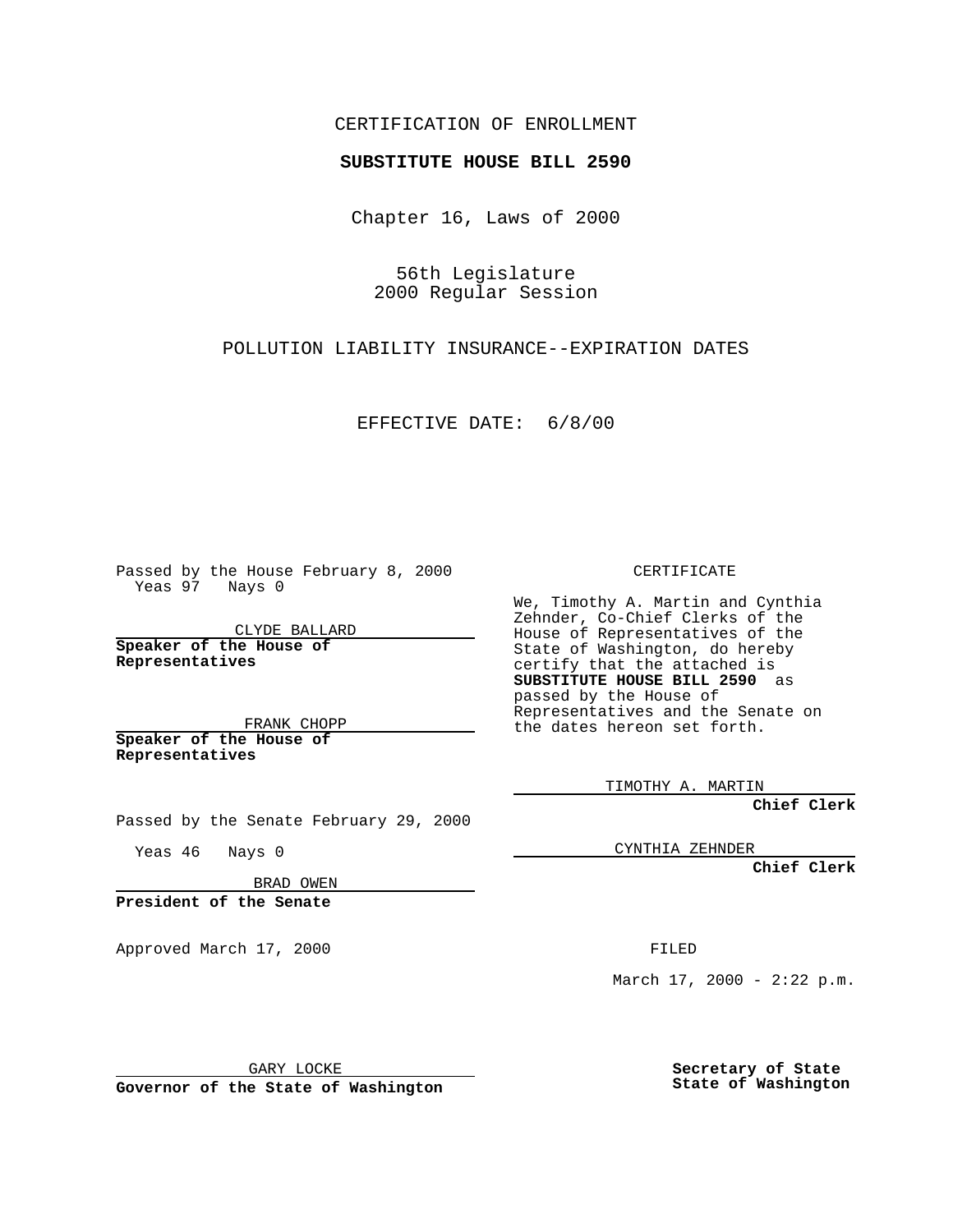## **SUBSTITUTE HOUSE BILL 2590** \_\_\_\_\_\_\_\_\_\_\_\_\_\_\_\_\_\_\_\_\_\_\_\_\_\_\_\_\_\_\_\_\_\_\_\_\_\_\_\_\_\_\_\_\_\_\_

\_\_\_\_\_\_\_\_\_\_\_\_\_\_\_\_\_\_\_\_\_\_\_\_\_\_\_\_\_\_\_\_\_\_\_\_\_\_\_\_\_\_\_\_\_\_\_

Passed Legislature - 2000 Regular Session

**State of Washington 56th Legislature 2000 Regular Session**

**By** House Committee on Financial Institutions & Insurance (originally sponsored by Representatives Benson and Hatfield; by request of Pollution Liability Insurance Agency)

Read first time 02/01/2000. Referred to Committee on .

1 AN ACT Relating to pollution liability insurance; amending RCW 2 70.148.900, 70.149.900, and 82.23A.902; amending 1998 c 245 s 178 3 (uncodified); and amending 1997c8s3 (uncodified).

4 BE IT ENACTED BY THE LEGISLATURE OF THE STATE OF WASHINGTON:

5 **Sec. 1.** RCW 70.148.900 and 1995 c 12 s 2 are each amended to read 6 as follows:

7 This chapter shall expire June 1, ((2001)) 2007.

8 **Sec. 2.** RCW 70.149.900 and 1995 c 20 s 14 are each amended to read 9 as follows:

10 Sections 1 through 11 of this act shall expire June 1, ((2001)) 11 2007.

12 **Sec. 3.** RCW 82.23A.902 and 1996 c 88 s 3 are each amended to read 13 as follows:

14 This chapter shall expire on June 1, ((2001)) 2007, coinciding with 15 the expiration of chapter 70.148 RCW.

p. 1 SHB 2590.SL